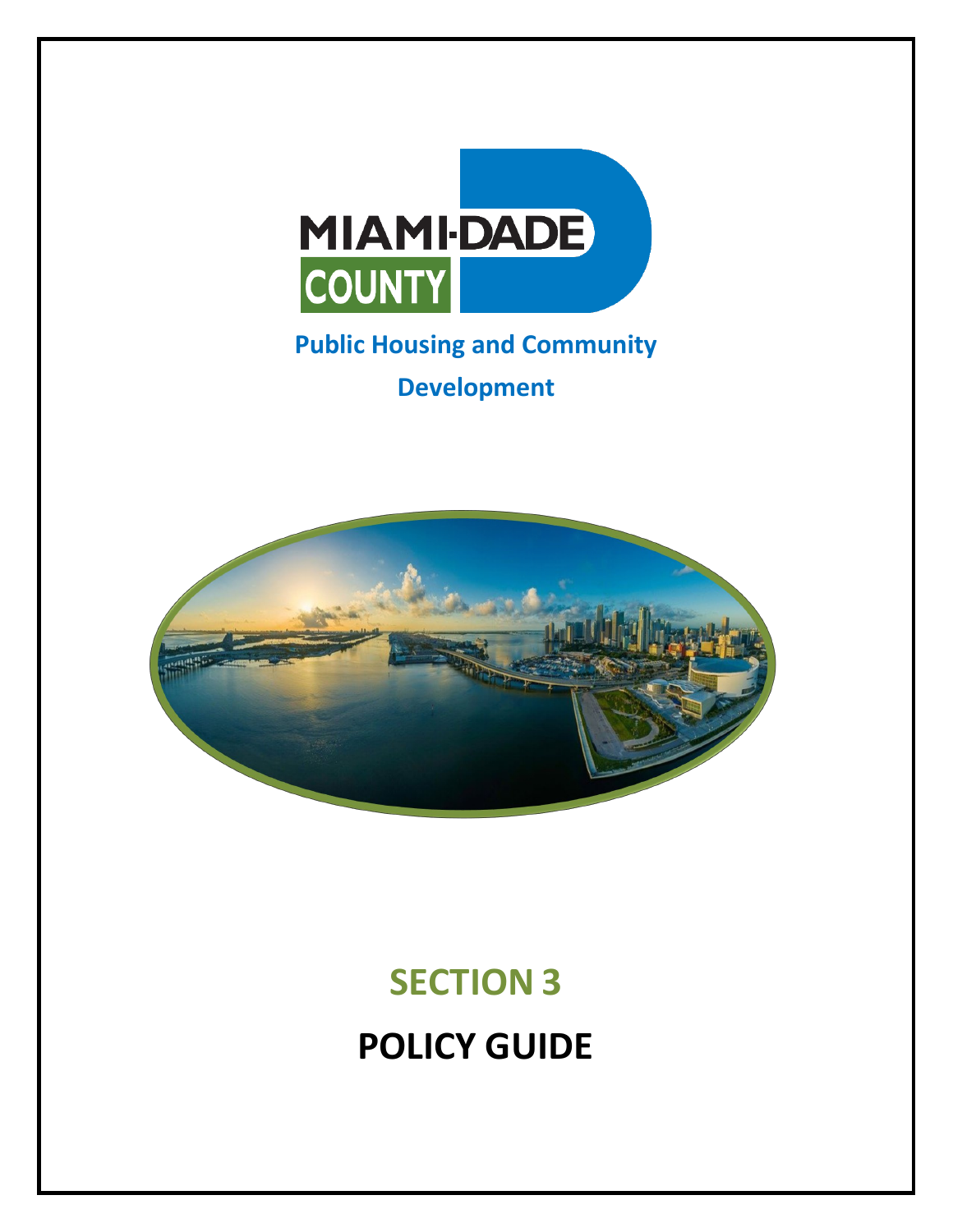### Contents

| III. |  |
|------|--|
| IV.  |  |
|      |  |
| VI.  |  |
|      |  |
|      |  |
| IX.  |  |
|      |  |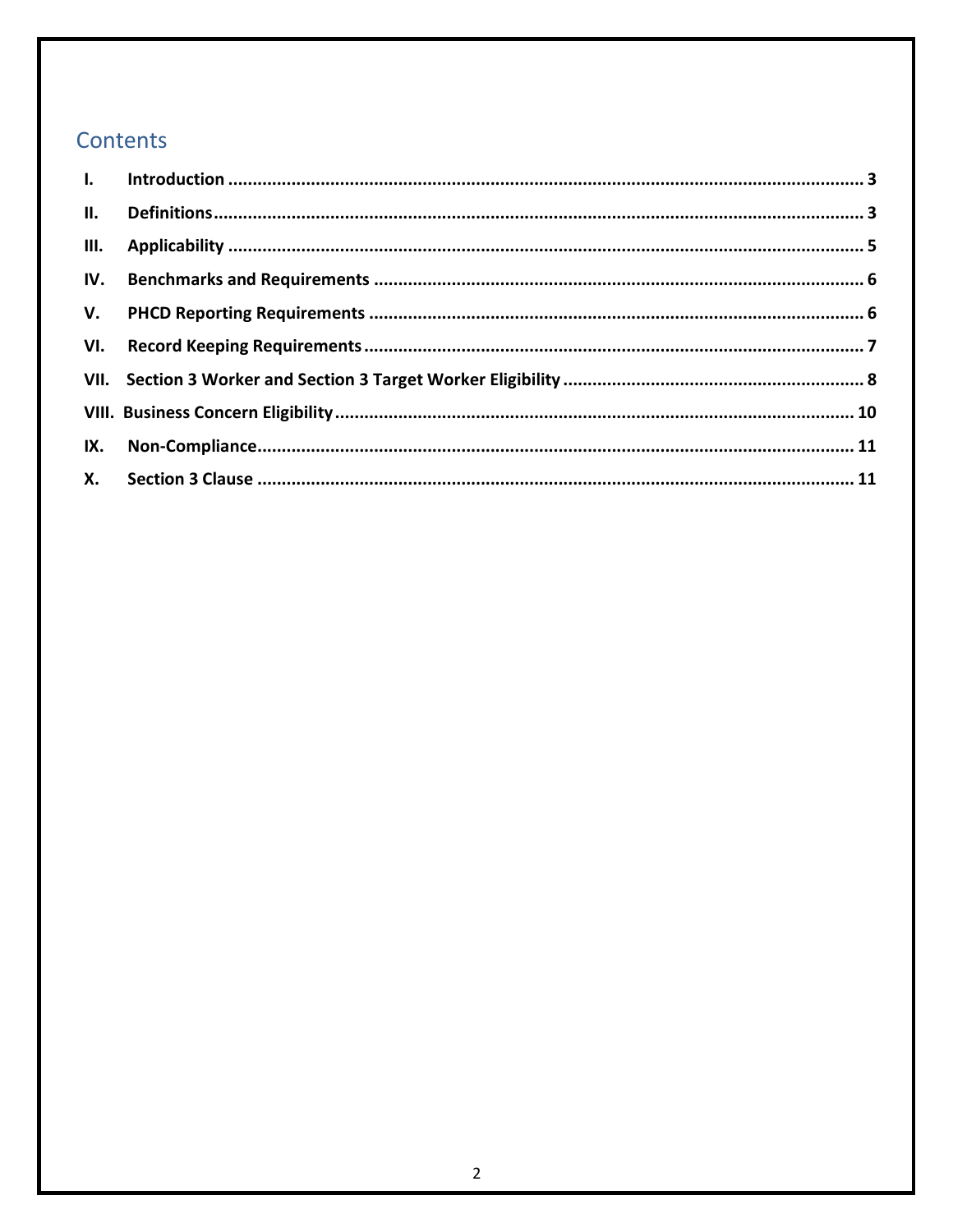#### <span id="page-2-0"></span>**I. Introduction**



**M**iami Dade County Public Housing and Community Development ("PHCD") has compiled this Section 3 Policy Guide to assist contractors and subcontractors in complying with the requirements of Section 3 of the Housing and Urban Development (HUD) Act of 1968, as amended by Section 915 of the Housing and Community Development Act of 1992 (hereafter "Section 3").

The purpose of Section 3 is to ensure that employment and other economic opportunities generated by certain HUD financial assistance shall, to the greatest extent feasible, and consistent with existing Federal, State, and local laws and regulations, be directed to low- and very low-income persons, particularly those who are recipients of government assistance for housing, and to business concerns which provide economic opportunities to low- and very low-income persons.

#### <span id="page-2-1"></span>**II. Definitions**

- **1. Section 3 Worker:** A Section 3 worker is any worker who currently fits, or when hired within the past five years fit, at least one of the following categories, as documented:
	- The worker's income for the previous or annualized calendar year is below the income limit established by HUD;
	- The worker is employed by a Section 3 business concern; or
	- The worker is a YouthBuild participant.
- **2. Targeted Section 3 Worker**: A Section 3 targeted worker for Public Housing Financial Assistance projects is a Section 3 worker who:

(1) is employed by a Section 3 business concern; or

(2) currently fits or when hired fit at least one of the following categories, as documented within the past five years:

(i) A resident of public housing or Section 8-assisted housing;

(ii) A resident of other public housing projects or Section 8-assisted housing managed by the PHA that is providing the assistance; or

(iii) A YouthBuild participant.

**3. Section 3 Business Concern**: A Section 3 business concern is a business that meets at least one of the following criteria, documented within the last six-month period:

1. At least 51 percent owned and controlled by low- or very low-income persons;

2. Over 75 percent of the labor hours performed for the business over the prior three-month period are performed by Section 3 workers; or

3. A business at least 51 percent owned and controlled by current public housing residents or residents who currently live in Section 8-assisted housing.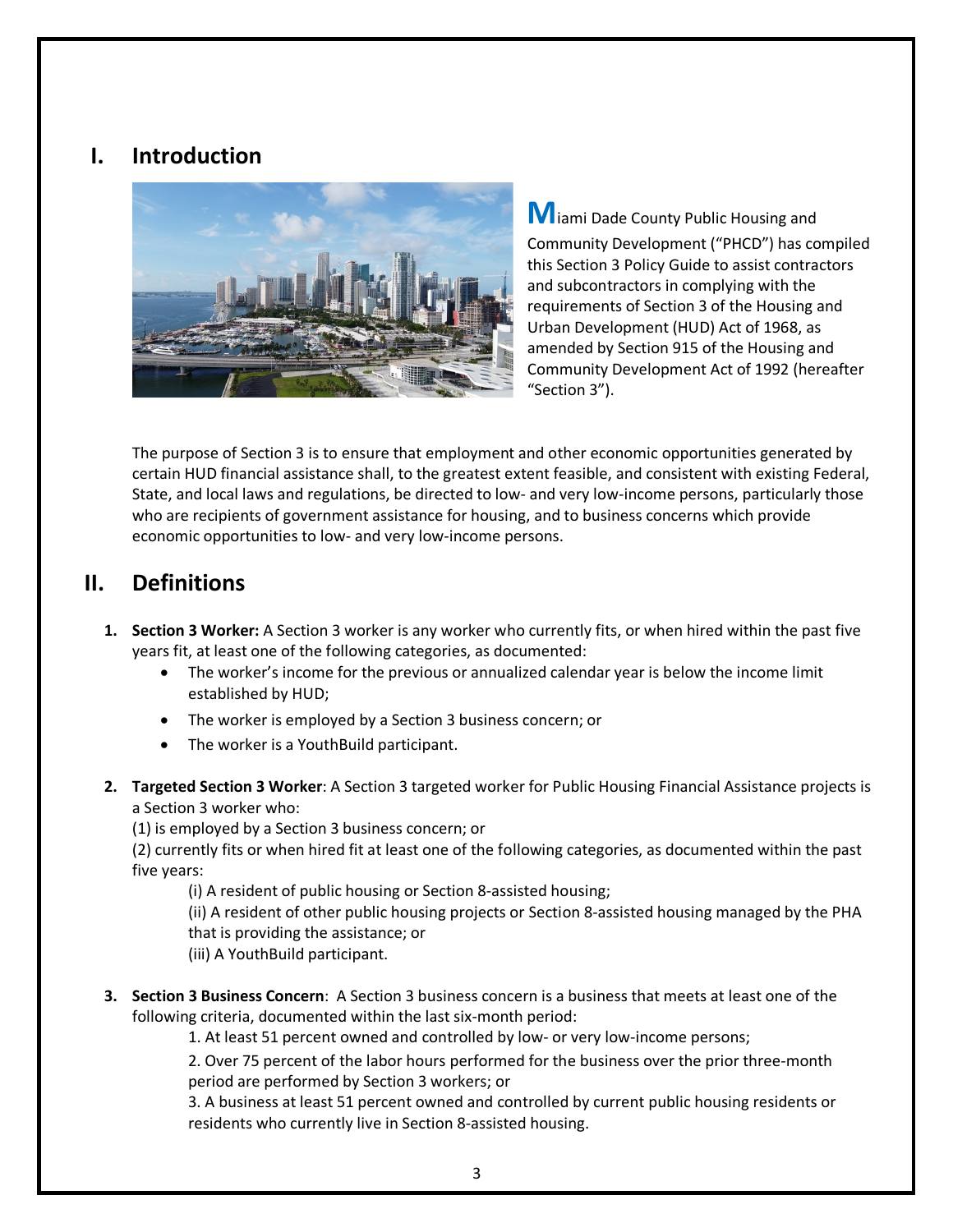- **4. Low- and very low-income**: Low- and very low-income limits are defined in Section 3(b)(2) of the Housing Act of 1937 and are determined annually by HUD. These limits are typically established at 80 percent and 50 percent of the area median individual income. HUD income limits may be obtained from: <https://www.huduser.gov/portal/datasets/il.html>
- **5. YouthBuild:** YouthBuild is a community-based pre-apprenticeship program that provides job training and educational opportunities for at-risk youth ages 16-24 who have previously dropped out of high school. YouthBuild participants learn vocational skills in construction, as well as in other in-demand industries that include health care, information technology, and hospitality. Youth also provide community service through the required construction or rehabilitation of affordable housing for low-income or homeless families in their own neighborhoods. The Division of Youth Services within the Employment and Training Administration's Office of Workforce Investment at the U.S. Department of Labor administers the YouthBuild program. Each year, more than 6,000 youth participate in approximately 210 YouthBuild programs in more than 40 states. More information can be found here: <https://www.dol.gov/agencies/eta/youth/youthbuild>
- **6. Section 3 project:** Section 3 projects are housing rehabilitation, housing construction, and other public construction projects assisted under HUD programs that provide housing and community development financial assistance when the total amount of assistance to the project exceeds a threshold of \$200,000. The threshold is \$100,000 where the assistance is from the Lead Hazard Control and Healthy Homes programs, as authorized by Sections 501 or 502 of the Housing and Urban Development Act of 1970 (12 U.S.C. 1701z–1 or 1701z–2), the Lead-Based Paint Poisoning Prevention Act (42 U.S.C 4801 *et seq.*,; and/or the Residential Lead-Based Paint Hazard Reduction Act of 1992 (42 U.S.C. 4851 *et seq.*). (See Question 12 of this part I of these FAQs for more detail regarding Lead Hazard Control and Healthy Homes programs.) The project is the site or sites together with any building(s) and improvements located on the site(s) that are under common ownership, management, and financing. The requirements of Part 75 apply to an entire Section 3 project, regardless of whether the project is fully or partially assisted under HUD programs that provide housing and community development financial assistance.
- **7. Section 3 funding:** A recipient is any entity that receives directly from HUD public housing financial assistance or housing and community development assistance that funds Section 3 projects, including, but not limited to, any State, local government, instrumentality, PHA, or other public agency, public or private nonprofit organization. It does not include contractors or any intended beneficiary under the HUD program to which Section 3 applies, such as a homeowner or a Section 3 worker.
- **8. Safe Harbor:** Recipients will be considered to have complied with the Section 3 requirements and met the safe harbor, in the absence of evidence to the contrary, if they certify that they have followed the required prioritization of effort and met or exceeded the applicable Section 3 benchmarks. If a recipient agency or contractor does not meet the benchmark requirements but can provide evidence that they have made a number of qualitative efforts to assist low- and very low-income persons with employment and training opportunities, the recipient or contractor is considered to be in compliance with Section 3, absent evidence to the contrary (i.e., evidence or findings obtained from a Section 3 compliance review).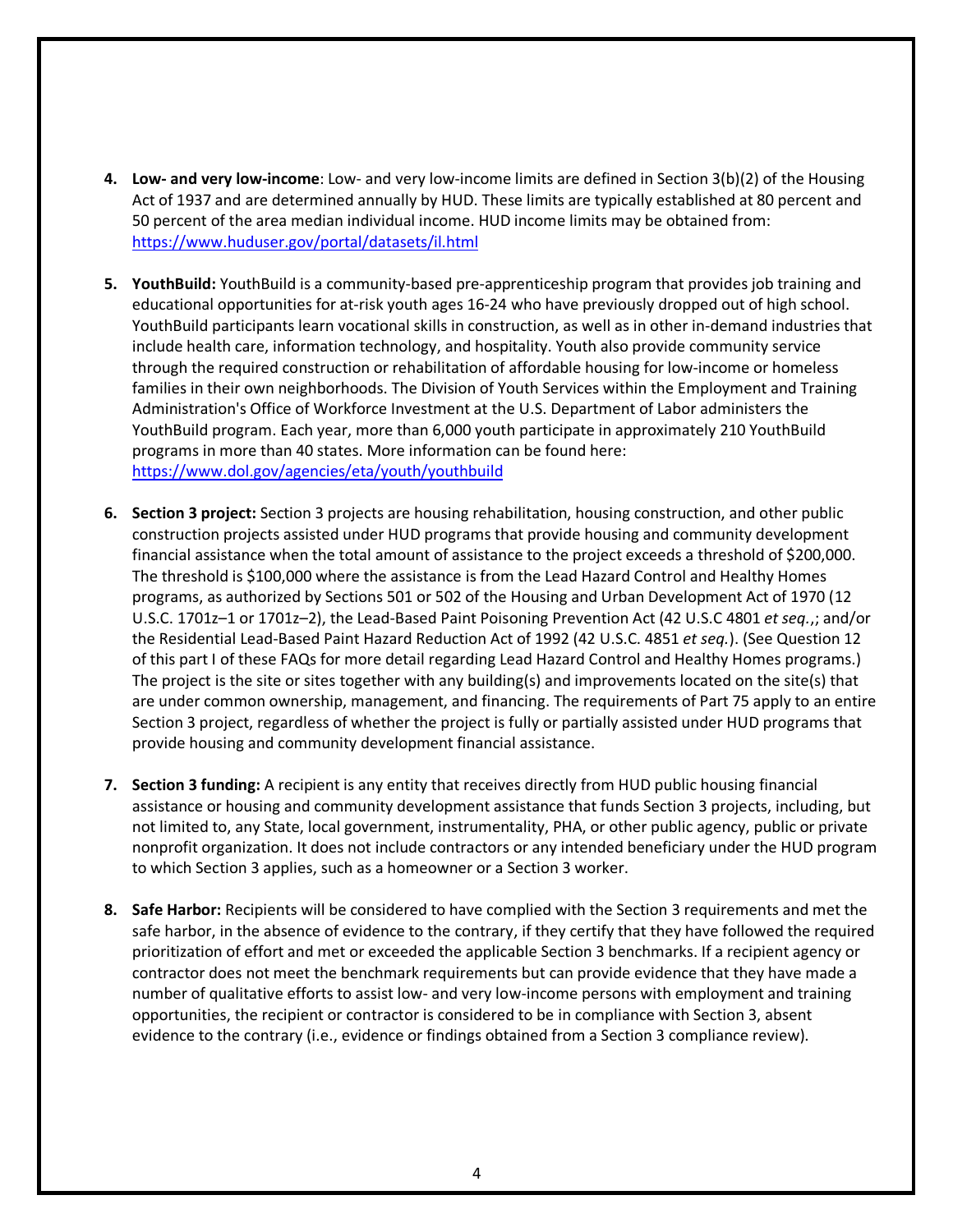#### <span id="page-4-0"></span>**III. Applicability**

Section 3 applies to all public housing financial assistance funds, regardless of the amount of assistance from HUD. Section 3 projects are housing rehabilitation, housing construction, and other public construction projects assisted under HUD programs that provide housing and community development financial assistance when the total amount of assistance to the project exceeds a threshold of \$200,000. The threshold is \$100,000 where the assistance is from the Lead Hazard Control and Healthy Homes programs.

#### **a) Public Housing Financial Assistance:**

(i) Development assistance provided pursuant to Section 5 of the United States Housing Act of 1937 (the 1937 Act);

(ii) Operations and management assistance provided pursuant to Section 9(e) of the 1937 Act;

(iii) Development, modernization, and management assistance provided pursuant to Section 9(d) of the 1937 Act; and

(iv) The entirety of a mixed-finance development project as described in 24 C.F.R. 905.604, regardless of whether the project is fully or partially assisted with public housing financial assistance as defined in subsections (i) through (iii).

b) **Community Development Assistance**: Housing and Community Development Financial Assistance expended for housing rehabilitation, housing construction, or other public construction.

Section 3 also applies to projects with more than \$200,000 in funding from housing and community development financial assistance programs. The following is a list of examples of such funds:

- Community Development Block Grant (CDBG)
- HOME Investment Partnership
- Housing Trust Fund (HTF)
- Neighborhood Stabilization Program Grants (NSP 1, 2 & 3)
- Housing Opportunities for Persons with AIDS (HOPWA)
- Emergency Solutions Grants (ESG)
- University Partnership Grants
- Economic Stimulus Funds
- 202/811 Grants

• Lead Hazard Control Grants (\$100,000 threshold; see Question 12, above, in this part I of these FAQs)

• Healthy Homes Production Grants (\$100,000 threshold; see Question 12, above, in this part I)

• Rental Assistance Demonstration (RAD) (see most recent RAD Notice, found through HUD's RAD website, www.hud.gov/rad/)

\*Note: The requirements of Section 3 typically apply to recipients of HUD funds that will be used for housing construction, rehabilitation, or other public construction. Contact Section3@hud.gov to determine applicability to a particular project/activity.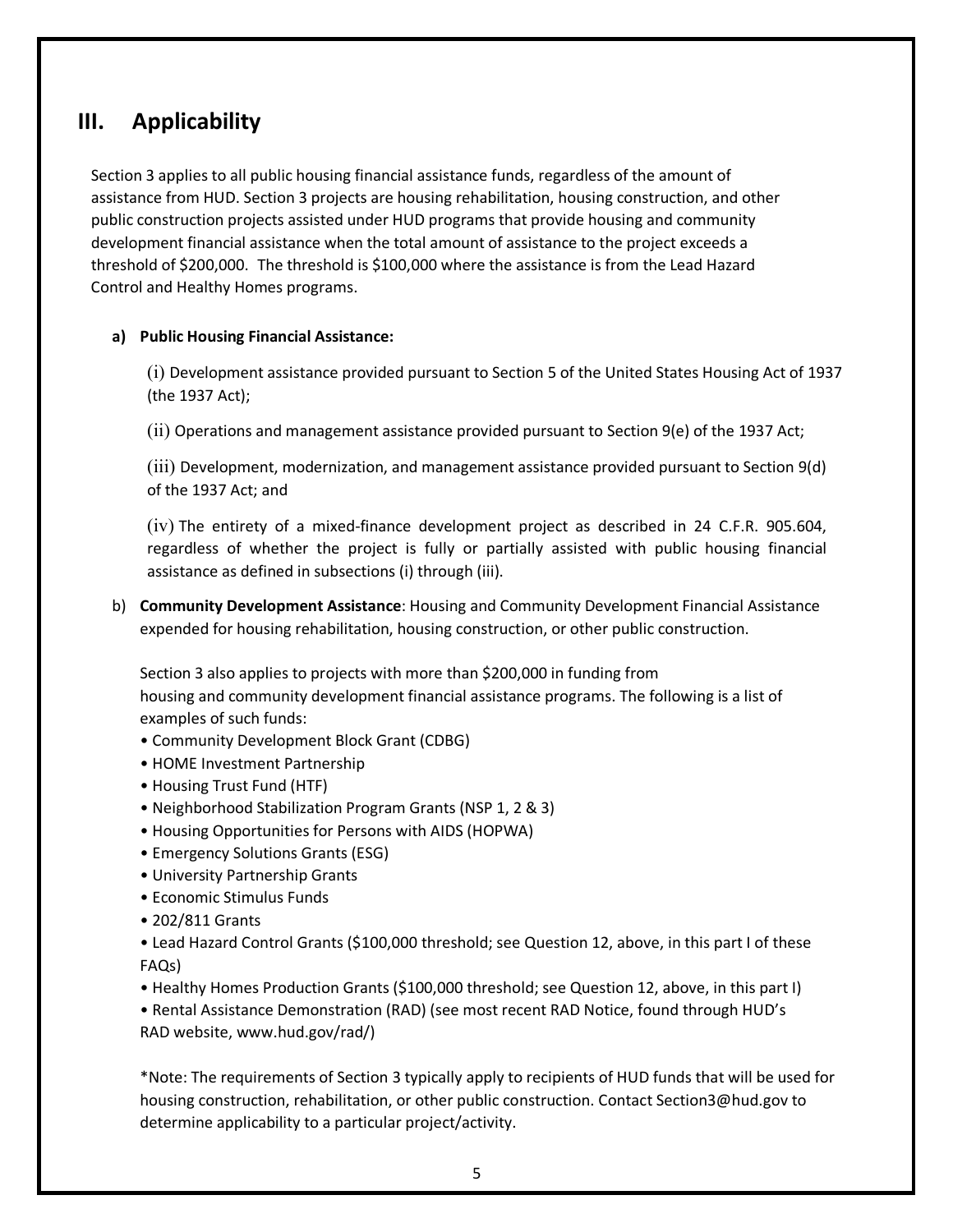- c) **Non-HUD Assistance programs**: Section 3 applies to projects that are fully or partially funded with HUD financial assistance. Projects that are financed with state, local or private matching or leveraged funds used in conjunction with HUD funds are covered by Section 3 if the amount of HUD funding for the project exceeds the regulatory thresholds.
- d) **Professional service contracts**: Professional service contracts for non-construction services that require an advanced degree or professional licensing are not required to be reported as a part of total Section 3 labor hours. However, this exclusion does not cover all non-construction services
- e) **CDBG Entitlement recipients:** If the recipient intends to use its HUD grant to perform housing construction, rehabilitation, or other public construction and the total HUD assistance to the project exceeds \$200,000, then Section 3 applies to the project.

### <span id="page-5-0"></span>**IV. Benchmarks and Requirements**

Section 3 Workers must make up 25% of the total number of labor hours worked by all workers and Targeted Section 3 Workers make up 5% of the total number of labor hours worked by all workers. The Section 3 benchmarks are minimum targets that must be reached in order for HUD/PHCD to consider a recipient in compliance. Recipient agencies are required to make best efforts, or to the greatest extent feasible, to achieve the benchmarks required for the number of labor hours performed by both Section 3 workers and Targeted Section 3 workers.

Recipients will be considered to have complied with the Section 3 requirements and met the safe harbor, in the absence of evidence to the contrary, if they certify that they have followed the required prioritization of effort and met or exceeded the applicable Section 3 benchmarks.

If a recipient agency or contractor does not meet the benchmark requirements but can provide evidence that they have made a number of qualitative efforts to assist low- and very low-income persons with employment and training opportunities, the recipient or contractor is considered to be in compliance with Section 3, absent evidence to the contrary (i.e., evidence or findings obtained from a Section 3 compliance review).

#### **PHCD Policy:**

PHCD adheres to HUD's benchmarks requiring:

- 1. Section 3 Workers make up 25% of the total number of labor hours worked by all workers.
- 2. Targeted Section 3 Workers make up 5% of the total number of labor hours worked by all workers.

Recipients shall make additional qualitative efforts to provide training and technical assistance to help Section 3 workers compete for jobs (e.g., resume assistance, career coaching, application assistance).

## <span id="page-5-1"></span>**V. PHCD Reporting & Compliance Requirements**

PHCD requires recipients to report the following benchmark data: (1) the total number of labor hours worked, (2) the total number of labor hours worked by Section 3 workers, and (3) the total number of labor hours worked by Targeted Section 3 workers.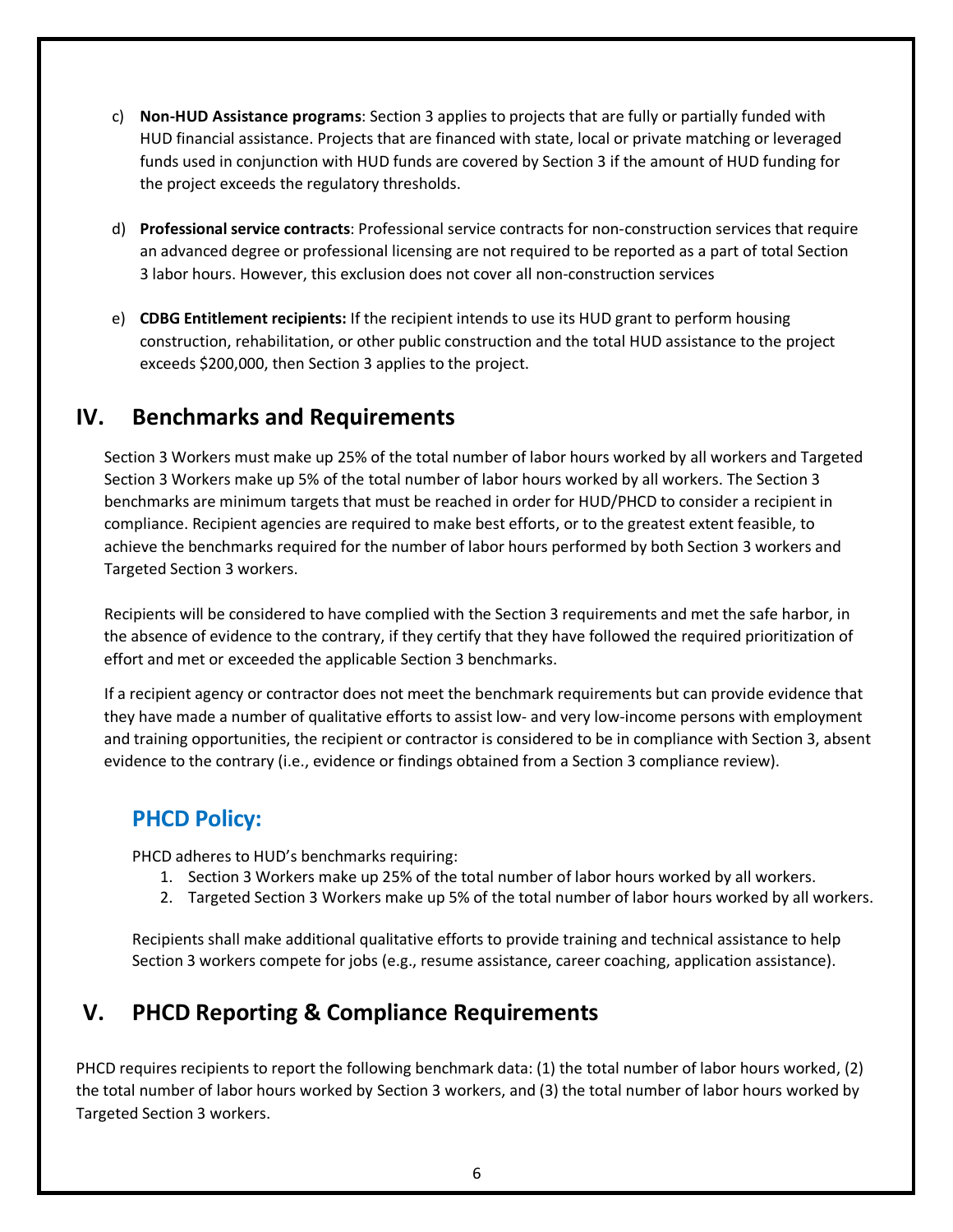- a) **Legacy Contracts:** Contracts executed or projects for which assistance or funds were committed prior to November 30, 2020 are still required to adhere to the requirements of the old rule. Recipients of such assistance or funds will still be expected to maintain records of Section 3 statutory, regulatory, and contractual compliance but will no longer be required to report Section 3 compliance to HUD in SPEARS.
- b) **New Rule Contracts:** Contracts executed or projects for which assistance or funds were committed after November 30, 2020 must follow the reporting standards of this policy guide.

#### **PHCD Policy:**

PHCD requires all recipients to provide:

- (1) the total number of labor hours worked,
- (2) the total number of labor hours worked by Section 3 workers, and
- (3) the total number of labor hours worked by Targeted Section 3 workers.

PHCD requires all recipients to input data for all projects through a designated data management program. Recipients must submit data reports within 10 days from the end of the set quarterly reporting timeframes.

PHCD requires all recipients to produce relevant documents related to labor hours reporting metrics and business certification, upon requests, within 14 days.

Recipients are required to ensure their own compliance and the compliance of their subcontractors with the Section 3 regulations, as outlined at 24 C.F.R. part 75. These responsibilities include but are not limited to the following:

- Designing and implementing procedures to comply with the requirements of Section 3
- Facilitating the training and employment of Section 3 workers
- Ensuring Compliance and Meeting Numerical Benchmarks
- Meet PHCD Reporting Requirements and respond to documentation production request(s)

#### <span id="page-6-0"></span>**VI. Record Keeping Requirements**

Recipients must follow the recordkeeping requirements found at 24 C.F.R. § 75.31. Recipients are required to maintain documentation to demonstrate compliance with the regulations and are responsible for requiring their contractors/subcontractors to maintain or provide any documentation that will assist recipients in demonstrating compliance, including documentation that shows hours worked by Section 3 workers, Targeted Section 3 workers, and any qualitative efforts to comply with Section 3. Examples of documentation can be found in 24 C.F.R. §75.31.

Recipients must follow 2 C.F.R. Part 200 (as referred to in 24 C.F.R. §75.31) that establishes three (3) years, see applicable excerpt below:

#### **2 C.F.R. § 200.334**

Financial records, supporting documents, statistical records, and all other non-Federal entity records pertinent to a Federal award **must be retained for a period of three years**from the date of submission of the final expenditure report or for Federal awards that are renewed quarterly or annually, from the date of the submission of the quarterly or annual financial report, respectively, as reported to the Federal awarding agency or pass-through entity in the case of a subrecipient. Federal awarding agencies and pass-through entities must not impose any other record retention requirements upon non-Federal entities.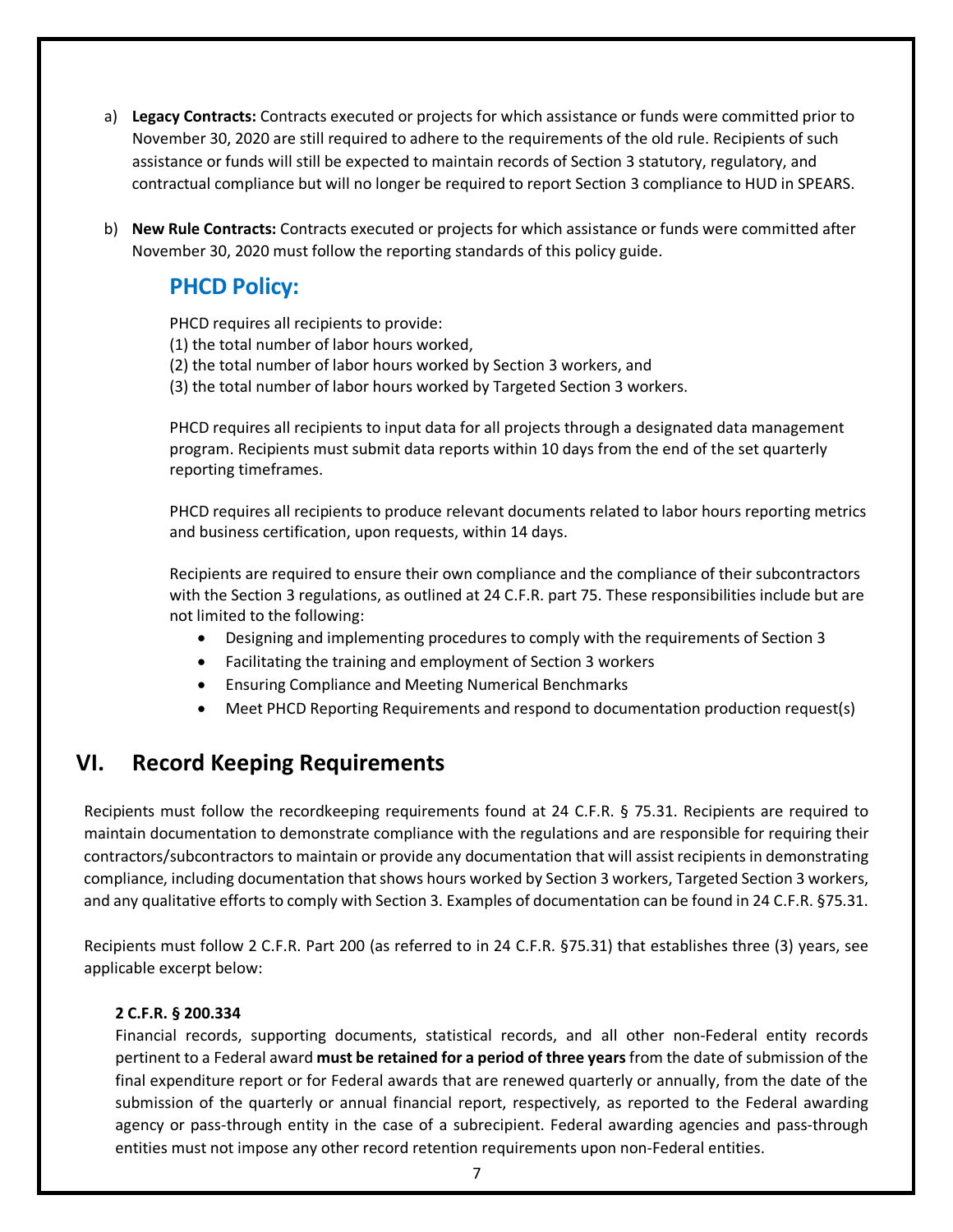The only exceptions are the following:

(a) If any litigation, claim, or audit is started before the expiration of the 3-year period, the records must be retained until all litigation, claims, or audit findings involving the records have been resolved and final action taken.

(b) When the non-Federal entity is notified in writing by the Federal awarding agency, cognizant agency for audit, oversight agency for audit, cognizant agency for indirect costs, or pass-through entity to extend the retention period.

(c) Records for real property and equipment acquired with Federal funds must be retained for 3 years after final disposition.

(d) When records are transferred to or maintained by the Federal awarding agency or pass-through entity, the 3-year retention requirement is not applicable to the non-Federal entity.

(e) Records for program income transactions after the period of performance. In some cases, recipients must report program income after the period of performance. Where there is such a requirement, the retention period for the records pertaining to the earning of the program income starts from the end of the non-Federal entity's fiscal year in which the program income is earned.

(f) Indirect cost rate proposals and cost allocations plans. This paragraph applies to the following types of documents and their supporting records: Indirect cost rate computations or proposals, cost allocation plans, and any similar accounting computations of the rate at which a particular group of costs is chargeable (such as computer usage chargeback rates or composite fringe benefit rates).

(1) *If submitted for negotiation*. If the proposal, plan, or other computation is required to be submitted to the Federal Government (or to the pass-through entity) to form the basis for negotiation of the rate, then the 3-year retention period for its supporting records starts from the date of such submission.

(2*) If not submitted for negotiation*. If the proposal, plan, or other computation is not required to be submitted to the Federal Government (or to the pass-through entity) for negotiation purposes, then the 3 year retention period for the proposal, plan, or computation and its supporting records starts from the end of the fiscal year (or other accounting period) covered by the proposal, plan, or other computation.

#### **PHCD Policy:**

PHCD must follow the State of Florida's *General Records Schedule GS1-SL for State and Local Government Agencies* that establishes five (5) years as the minimum retention records for these documents, subject to the exceptions listed in 2 C.F.R. § 200.334, see above.

## <span id="page-7-0"></span>**VII. Section 3 Worker and Section 3 Target Worker Eligibility**

A recipient may report on Section 3 workers and Targeted Section 3 workers for five years from when their certification as a Section 3 worker or Targeted Section 3 worker is established. A Section 3 worker is any worker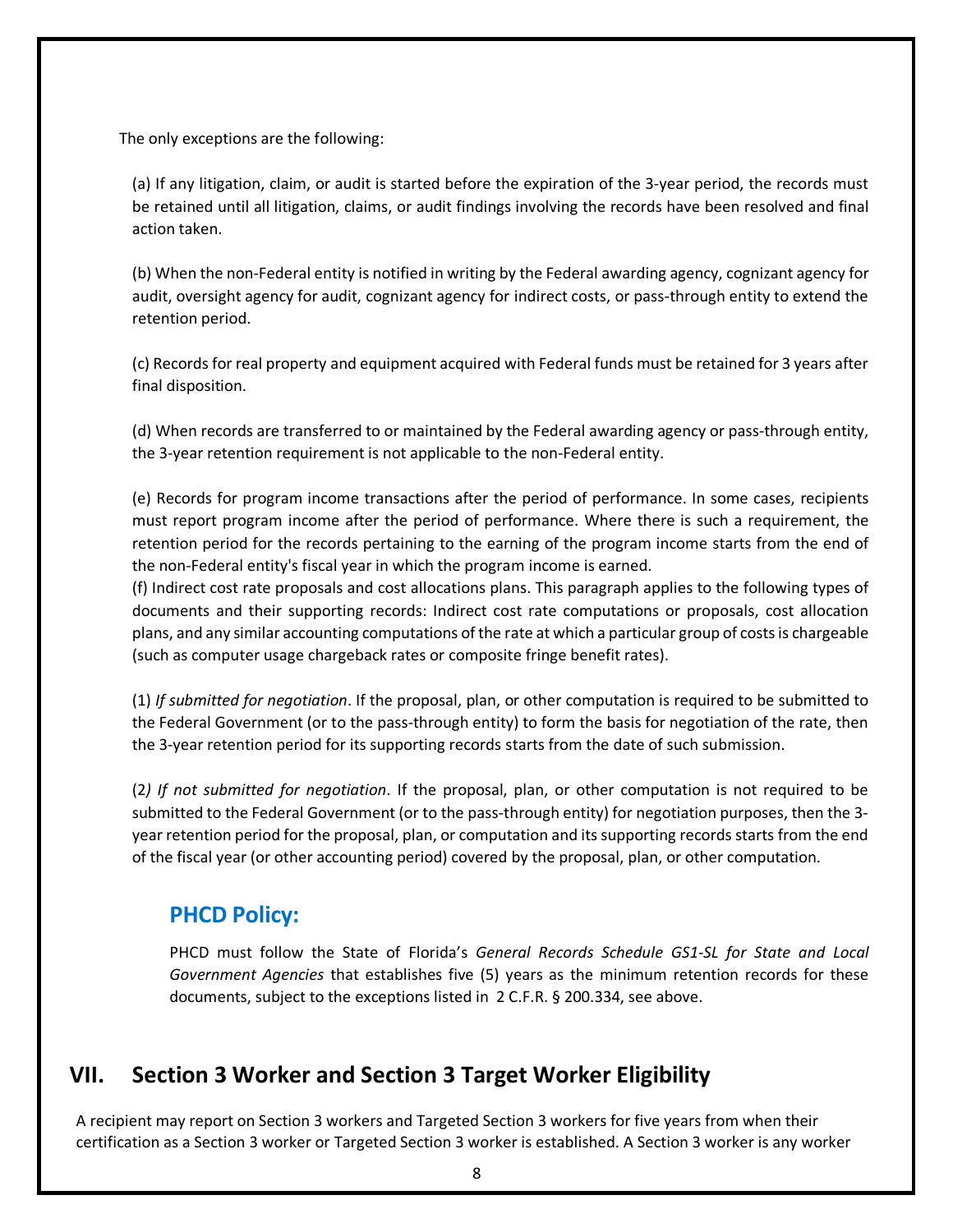who currently fits, or when hired within the past five years fit, at least one of the following categories, as documented:

- The worker's income for the previous or annualized calendar year is below the income limit established by HUD (see Question 6 of this part I of these FAQs, below);
- The worker is employed by a Section 3 business concern (see Question 5 of part I, below); or
- The worker is a YouthBuild participant.

A Section 3 targeted worker for Public Housing Financial Assistance projects is a Section 3 worker who:

(1) is employed by a Section 3 business concern; or

(2) currently fits or when hired fit at least one of the following categories, as documented within the past five years:

(i) A resident of public housing or Section 8-assisted housing;

(ii) A resident of other public housing projects or Section 8-assisted housing managed by the PHA that is providing the assistance; or

(iii) A YouthBuild participant.

There are many ways that a worker can be certified as either a Section 3 Worker or Targeted Section 3 Worker under 24 C.F.R. part 75:

For a worker to qualify as a *Section 3 worker*, one of the following must be maintained:

- (i) A worker's self-certification that their income is below the income limit from the prior calendar year;
- (ii) A worker's self-certification of participation in a means-tested program such as public housing or Section 8-assisted housing;
- (iii) Certification from a PHA, or the owner or property manager of project-based Section 8- assisted housing, or the administrator of tenant-based Section 8-assisted housing that the worker is a participant in one of their programs;
- (iv) An employer's certification that the worker's income from that employer is below the income limit when based on an employer's calculation of what the worker's wage rate would translate to if annualized on a full-time basis; or
- $(v)$  An employer's certification that the worker is employed by a Section 3 business concern.

For a worker to qualify as a *Targeted Section 3 worker*, one of the following must be maintained:

#### **For Public Housing Financial Assistance projects:**

- (i) A worker's self-certification of participation in public housing or Section 8-assisted housing programs;
- (ii) Certification from a PHA, or the owner or property manager of project-based Section 8- assisted housing, or the administrator of tenant-based Section 8-assisted housing that the worker is a participant in one of their programs;
- (iii) An employer's certification that the worker is employed by a Section 3 business concern; or
- (iv) A worker's certification that the worker is a YouthBuild participant.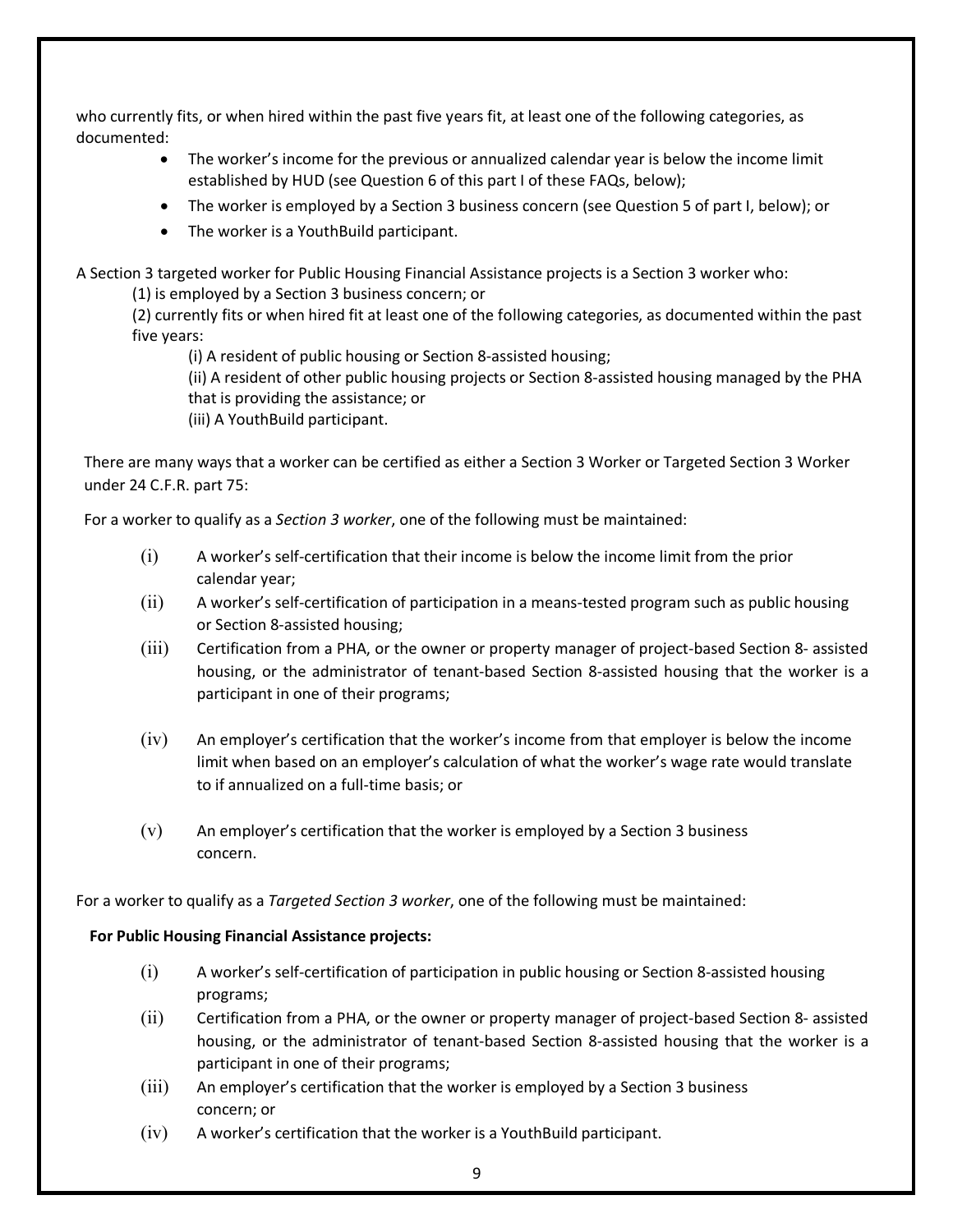## **PHCD Policy:**

PHCD will accept various forms of evidence to establish Section 3 eligibility documentation which includes, but is not limited to the following:

- Proof of residency in a public housing project.
- Evidence of participation in the YouthBuild program.
- Certification from the worker's employee.
- Other income/employment evidence as determined by PHCD on a case-by-case basis.

### <span id="page-9-0"></span>**VIII. Business Concern Eligibility**

A Section 3 business concern can be any type of business, such as a sole proprietorship, partnership, limited liability company, or a corporation, properly licensed and meeting all legal requirements to perform the contract under consideration.

#### **a) Business Concern Certification:**

Prospective Section 3 workers and business concerns must self-certify that they meet the requirements as defined in the regulations by submitting a business concern application to PHCD. HUD recipients, contractors and subcontractors may also establish their own system to certify Section 3 workers and business concerns. The business seeking the preference must be able to demonstrate that they meet one of the following criteria:

- 1. At least 51 percent owned and controlled by low- or very low-income persons;
- 2. Over 75 percent of the labor hours performed for the business over the prior three-month period are performed by Section 3 workers; or
- 3. A business at least 51 percent owned and controlled by current public housing residents or residents who currently live in Section 8-assisted housing.
- **b) Non-profit organizations:** A non-profit organization can be a business concern. Non-profit organizations must meet the criteria of a Section 3 business concern as defined at 24 C.F.R. § 75.5 in order to receive Section 3 preference.
- **c) Bid Preferences:** In order to meet the requirements for a bidding preference under Section 3, the business applicant must (1) self-certify that the company is a business concern, as defined by meeting one of the three standards of certification; (2) submit a business application to PHCD stating the self-certification and standards met under Section 3 rules; and (3) receive certification approval from the PHCD Section 3 Coordinator, Compliance Manager or their designee.
- **d) Facilitating the award of contracts to Section 3 business concerns**: PHCD may work to link developers and contractors with capable Section 3 business concerns. Additionally, recipient agencies, when necessary, may direct Section 3 business concerns to organizations that provide capacity-building training.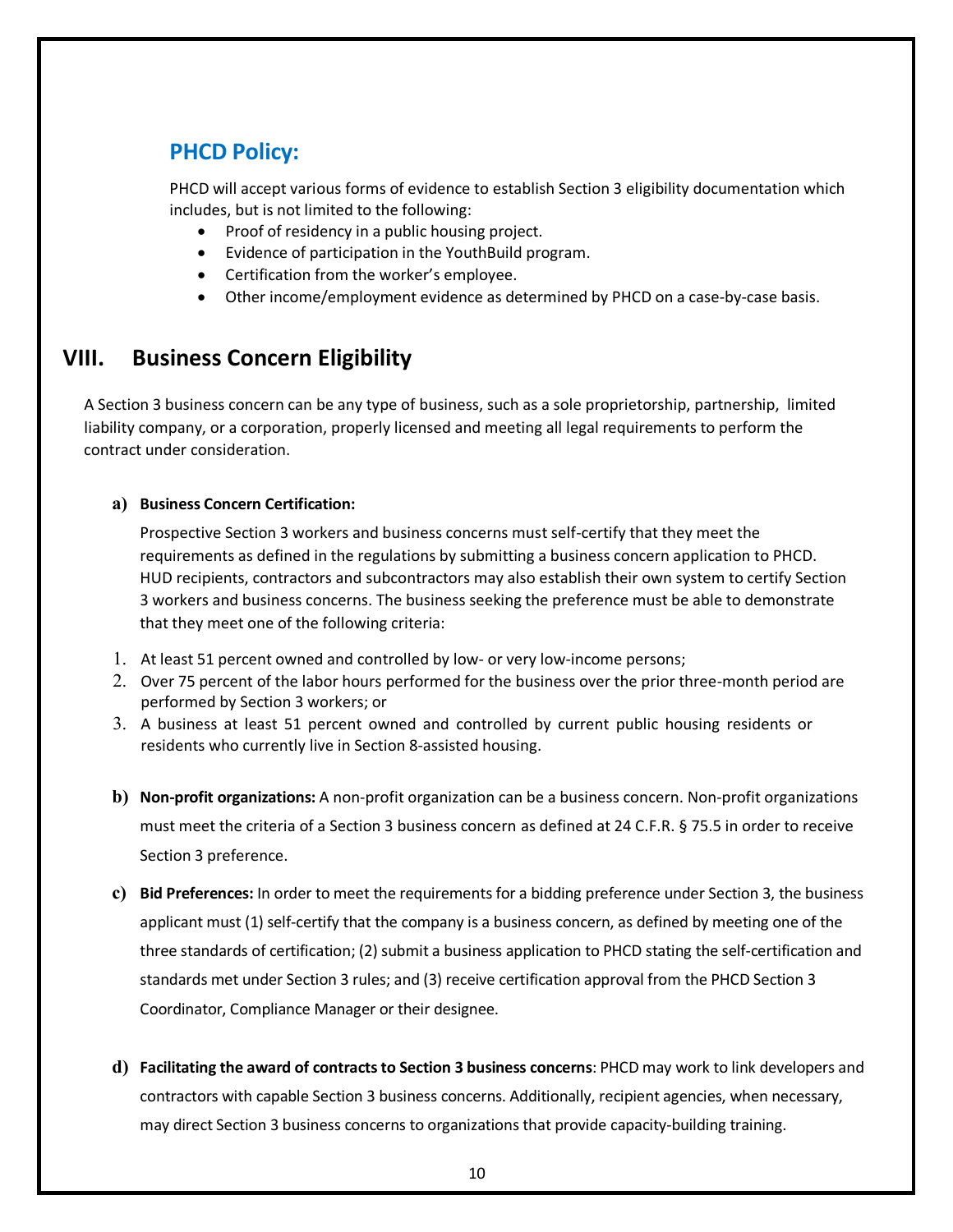**e) Entitlements:** Section 3 is not an entitlement program; therefore, employment and contracts are not guaranteed. Low- and very low-income individuals and Section 3 business concerns must be able to demonstrate that they have the ability or capacity to perform the specific job or successfully complete the contract that they are seeking. Recipients, developers, and contractors are required, to the greatest extent feasible, to direct employment opportunities to low- and very low-income persons, including seasonal and temporary employment opportunities.

#### <span id="page-10-0"></span>**IX. Non-Compliance**

**a) Qualitative Efforts:** If reporting indicates that the agency has not met the Section 3 benchmarks, recipient must report in a method prescribed by PHCD on the qualitative nature of its activities pursued per 24 C.F.R. § 75.15(b) and § 75.25(b).

Such qualitative efforts may, for example, include but are not limited to the following:

- Engaged in outreach efforts to generate job applicants who are Targeted Section 3 workers.
- Provided training or apprenticeship opportunities.
- Provided technical assistance to help Section 3 workers compete for jobs (e.g., resume assistance, coaching).
- Provided or connected Section 3 workers with assistance in seeking employment including: drafting resumes, preparing for interviews, and finding job opportunities connecting residents to job placement services.
- Held one or more job fairs.
- Provided or referred Section 3 workers to services supporting work readiness and retention (e.g., work readiness activities, interview clothing, test fees, transportation, childcare).
- Provided assistance to apply for/or attend community college, a four-year educational institution, or vocational/technical training.
- Assisted Section 3 workers to obtain financial literacy training and/or coaching.
- Engaged in outreach efforts to identify and secure bids from Section 3 business concerns.
- Provided technical assistance to help Section 3 business concerns understand and bid on contracts.
- Divided contracts into smaller jobs to facilitate participation by Section 3 business concerns.
- Provided bonding assistance, guaranties, or other efforts to support viable bids from Section 3 business concerns.
- Promoted use of business registries designed to create opportunities for disadvantaged and small businesses.
- Outreach, engagement, or referrals with the state one-stop system as defined in Section 121(e)(2) of the Workforce Innovation and Opportunity Act
- **b) Complaints:** Complaints alleging failure of compliance with 24 C.F.R. § 75 may be reported to the HUD program office responsible for the public housing financial assistance or the Section 3 project, or to the local HUD field office.

#### <span id="page-10-1"></span>**X. Section 3 Clause**

All section 3 covered contracts shall include the following clause (referred as the section 3 clause). The successful